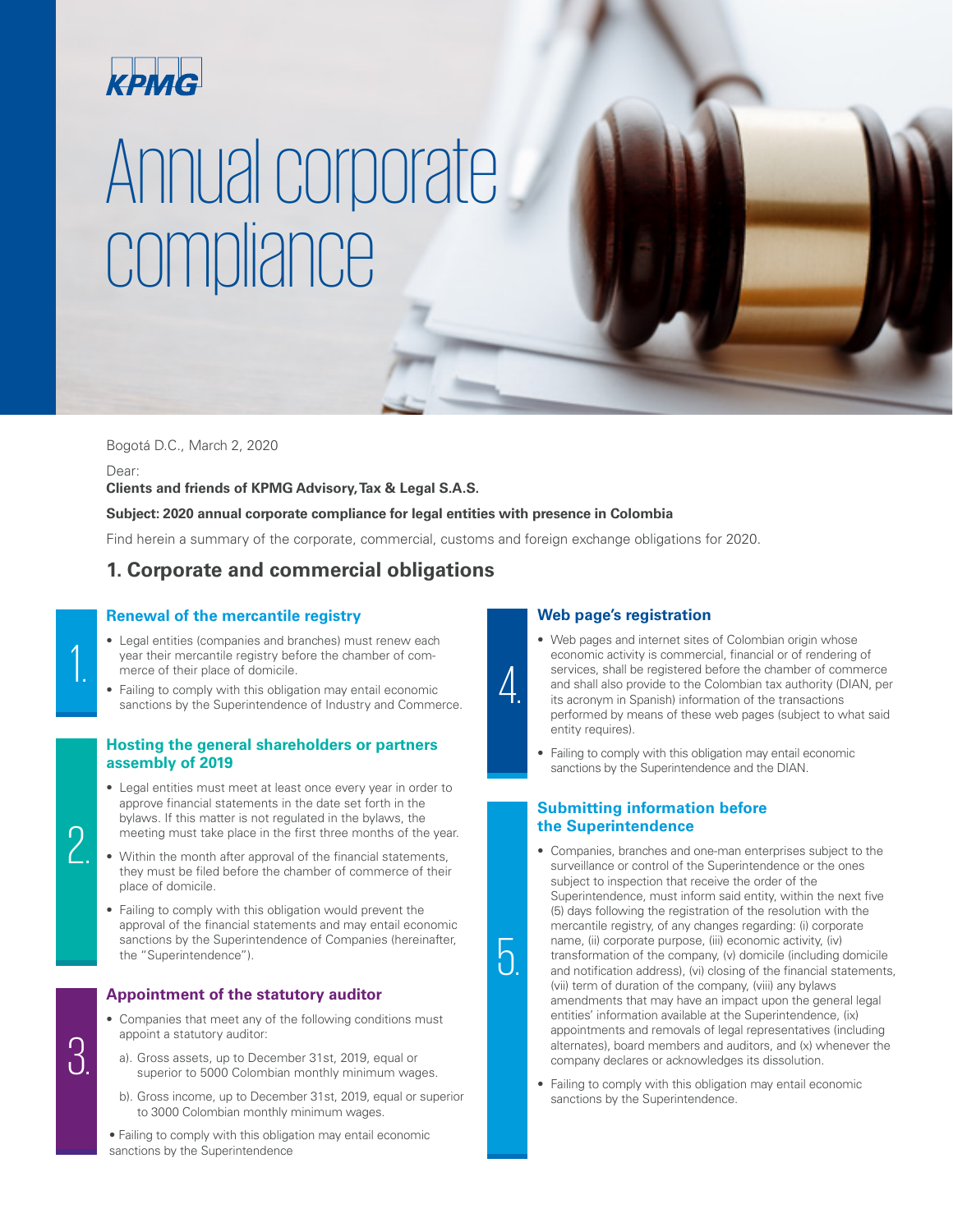# **Submitting financial information before the Superintendence**

• According to article 289 of the Commercial Code, all enterprises subject to surveillance and control of the Superintendence must submit their financial statements, up to December 31st 2019. Also, companies and branches subject to the inspection of the Superintendence must submit their financial statements if requested. Deadlines for submitting the reports are determined in the following table according to the last two digits of the NIT (excluding the verification number):

| <b>Last two digits</b><br>of the tax ID<br>number (NIT.) | 2019 deadline                     | <b>Last two digits of</b><br>the tax ID number<br>(NIT.) | 2019 deadline                       |
|----------------------------------------------------------|-----------------------------------|----------------------------------------------------------|-------------------------------------|
| $01-05$                                                  | Monday, March<br>30 <sub>th</sub> | 51-55                                                    | Monday, April<br>20th               |
| $06-10$                                                  | Tuesday, March<br>31st            | 56-6041                                                  | Tuesday, April<br>21st              |
| $11 - 15$                                                | Wednesday,<br>April 1st           | 61-65                                                    | Wednesday,<br>April 22nd            |
| $16 - 20$                                                | Thursday, April<br>2nd            | 66-7031                                                  | Thursday, April<br>23rd             |
| $21 - 25$                                                | Friday, April 3rd                 | 71-75                                                    | Friday, April<br>24th               |
| 26-30                                                    | Monday, April<br>13 <sub>th</sub> | 76-80                                                    | Monday, April<br>27th               |
| 31-35                                                    | Tuesday, April<br>14th            | 81-85                                                    | Tuesday, April<br>28th              |
| $36-40$                                                  | Wednesday,<br>April 15th          | 86-90                                                    | Wednesday,<br>April 29th            |
| 41-45                                                    | Thursday, April<br>16th           | 91-95                                                    | Thursday, April<br>30 <sub>th</sub> |
| 46-50                                                    | Friday, April 17th                | 96-00                                                    | Monday, May<br>4th                  |

- The supervised legal entities that are in a process of voluntary liquidation or that do not meet the hypothesis of "going concern" will have the deadline to submit their respective reports until May 30, 2020, in accordance with External Circular 100-006 of 2018.
- Failing to comply with this reporting obligation may entail economic sanctions by the Superintendence.

# **Submitting the business practices' report to the Superintendence**

• Report "42 – Prácticas Empresariales" to the Superintendence must be submitted by companies, branches and sole shareholder enterprises subject to the surveillance or control of the Superintendence. Deadlines are the following:

| Last two digits<br>of the tax ID<br>number (NIT.) | 2019 deadline                      | Last two digits<br>of the tax ID<br>number (NIT.) | 2019 deadline                   |
|---------------------------------------------------|------------------------------------|---------------------------------------------------|---------------------------------|
| $00-10$                                           | Monday, May<br>11th                | 51-60                                             | Monday, May<br>18th             |
| $11 - 20$                                         | Tuesday, May<br>12 <sub>th</sub>   | 61-70                                             | Tuesday, May<br>19th            |
| 21-30                                             | Wednesday, May<br>13 <sub>th</sub> | 71-80                                             | Wednesday,<br>May 20th          |
| $31 - 40$                                         | Thursday, May<br>14th              | 81-90                                             | Thursday, May<br>21st           |
| 41-50                                             | Friday, May 15th                   | 91-00                                             | Friday, May<br>22n <sub>d</sub> |

• Failing to comply with this reporting obligation may entail economic sanctions by the Superintendence.

## **Corporate control situation and corporate conglomerate's registration in the mercantile registry**

8.

<u>()</u>

- As stated by law, corporate control situation or a corporate conglomerate shall be notified and registered with the mercantile registry, within the following thirty (30) days counted from the beginning of the corporate control situation or the corporate conglomerate.
- Additionally, any modification to the corporate control situation or the corporate conglomerate shall also be registered with the mercantile registry.
- Failing to comply with this obligation may entail economic sanctions by the Superintendence.

## **Submitting consolidated financial statements**

- In case of corporate control or subordination, the parent company shall prepare and submit, in addition to its individual financial statements, general purpose consolidated financial statements that represent the financial situation, operative results, changes in equity, as well as the cash flow of the parent company and its subsidiaries, as if they were one entity.
- Failing to comply with this obligation may lead to economic sanctions by the Superintendence and the DIAN.

6.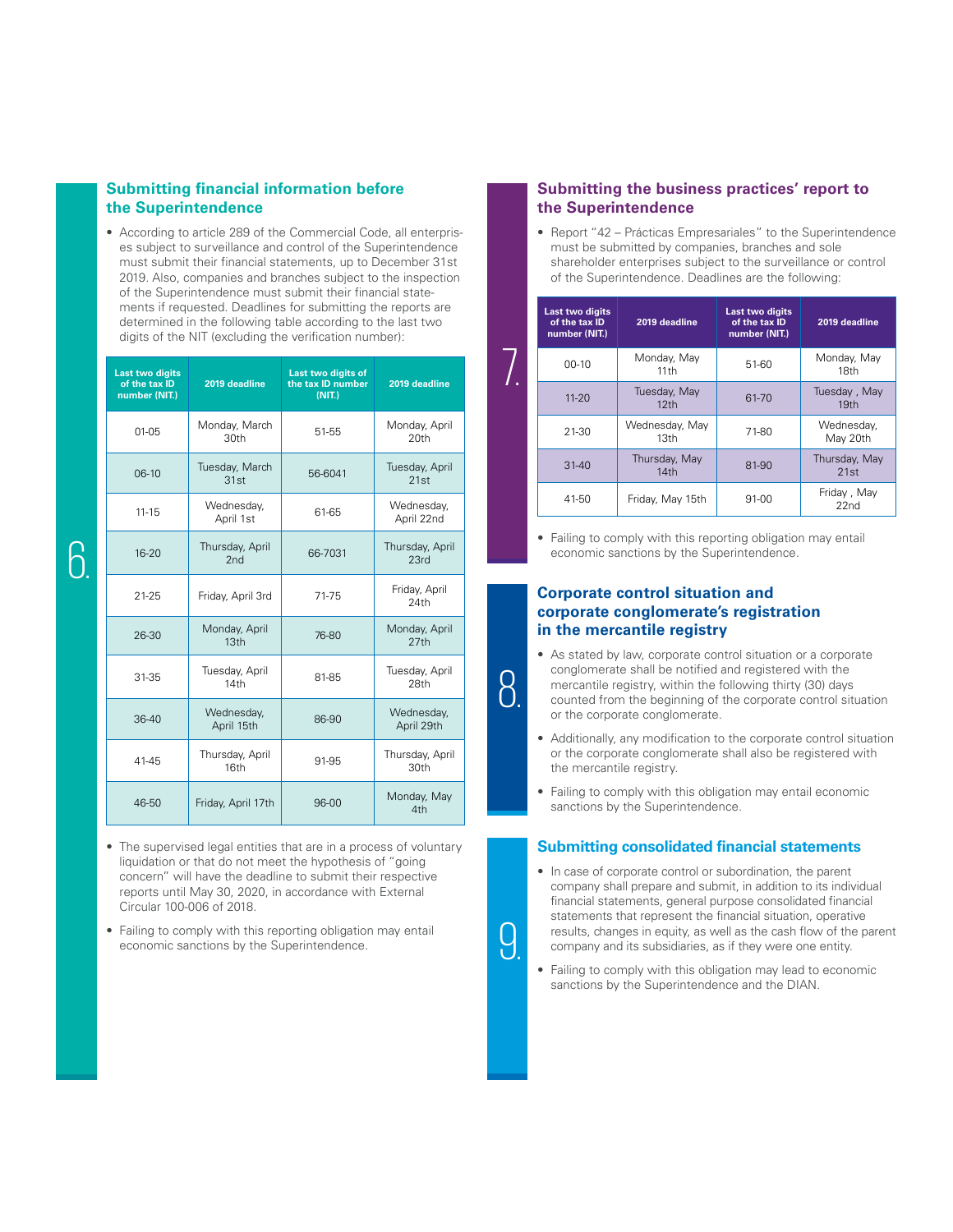## **Special report**

- In case of a corporate conglomerate, directors (legal representatives) of the controlled companies and parent company, must present a special report to the shareholders' general meeting or to the meeting of partners (as the case may be), in which the closeness and frequency of the existing economic relations between the parent company or its subsidiaries or affiliates with the respective controlled company are described.
- The Superintendence may, at any time, verify the accuracy of the content of the special report and, if needed, adopt necessary measures.
- Failing to comply with this obligation may entail economic sanctions by the Superintendence



10.

# **Other matters**

• Depending on its activities and financial thresholds, legal entities in Colombia may be subject to other requirements by the authorities.by the authorities.

# **2. Customs and foreign exchange obligations**

## **Holders of the clearing account**

## **a.Exogenous quarterly exchange information**

- According to the Resolution No. 9147 of 2006, during the months of January, April, July, and October the holders of clearing accounts must transmit to the DIAN the exogenous exchange information of the immediately preceding quarter.
- The deadlines to fill out the information, will depend on the last digit (without taking into account the verification digit) of the NIT (Tax Identification Number) of the holders of the clearing accounts, as follows:

| Last digit of<br>the ID | Maximum presentation date in January, April,<br><b>July and October</b> |  |
|-------------------------|-------------------------------------------------------------------------|--|
|                         | The tenth (10th) business day                                           |  |
| 2                       | The eleventh (11th) business day                                        |  |
| 3                       | The twelfth (12th) business day                                         |  |
| $\overline{4}$          | The thirteenth (13th) business day                                      |  |
| 5                       | The fourteenth (14th) business day                                      |  |
| 6                       | The fifteenth (15th) business day                                       |  |
| 7                       | The sixteenth (16th) business day                                       |  |
| 8                       | The seventeenth (17th) business day                                     |  |
| 9                       | The eighteenth (18th) business day                                      |  |
|                         | The nineteenth (19th) business day                                      |  |

## **Data Protection matters**

- Private companies and private branches with assets greater 100.000 Tax Value Units (UVT, as per its acronym in Spanish) and all of the public companies shall register their databases. within (2) following months from its creation, in the National Registration Database (RNBD, as per its acronym in Spanish) managed by the Superintendence of Industry and Commerce, as required by External Letter 3 of 2018.
- Deadlines for actualization of databases are as follows:

11.

- a). Annually, between February 2nd and March 31st.
- b). Within the first 10 working days of each month, when substantial changes of the information registered occur.
- Failing to comply with this obligation may entail economic sanctions by the Superintendence of Industry and Commerce.
- All the private companies and foreign branches, even if exempt from the registration obligation within the RNBD, must have a data protection policy and fulfill all the legal guidelines on the matter.
- Quarterly period is understood as the period between January 1st and March 31st, between April 1st and June 30th, between July 1st and September 30th, and, between October 1st and December 31st, respectively.
- Within the information to transmit it is required to include the details of the import, export, external indebtedness operations, services, transfers and other matters, data clarifications, etc. In any case, for the purposes of the operations to be transmitted, the FX code determined by Resolution number 69 of 2019 must be used.
- The Resolution number 69 of 2019 came into force on January 1st, 2020, and will apply from the first quarter of 2020 (January, February and March of 2020, to be presented on April of 2020) for the FX exogenous information that must be submitted before the DIAN. This Resolution introduced new FX codes and actualized the table of codes of purpose applicable for external indebtedness that must be submitted before exogenous information. Please bear in mind that the abovementioned Resolution repealed the Resolution number 99 0f 2015; therefore, it is necessary to validate each FX code to guarantee if that information must be included or not as part of the exogenous information to be submitted.
- Note: The foreign exchange market intermediaries and the concessionaires of financial post services that render financial services, are also forced to comply with the obligation of presenting and transmitting the exogenous exchange information for the operations that must be approved by the Central Bank.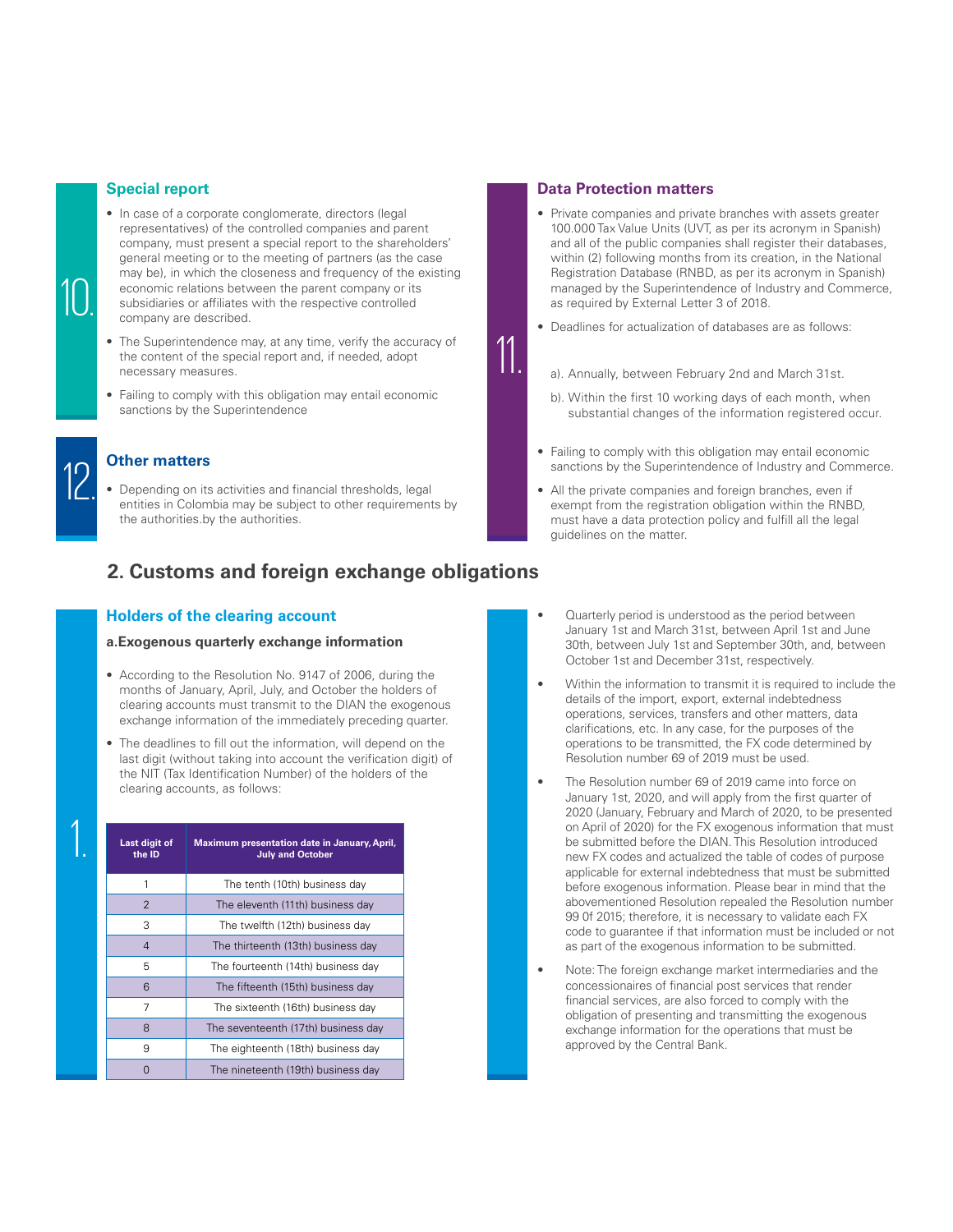## **b.Form No. 10 "Description of operations regarding the compensation account"**

- The Central Bank has established a mechanism for residents in Colombia in order that they comply with their obligations of transfer and reimburse of foreign currency for the payment of their foreign exchange operations.
- Within the monthly obligations of the compensation account holders, all the amount received and/or transferred must be informed filing Form No.10 "Description of operations regarding the compensation account" before the Central Bank, on a monthly basis within the calendar month following the operations to be reported, which means, until the last business day of the following month.

# **International investment**

## **a.Channeling of the foreign exchange**

- The recipients of foreign investment in Colombia must channel the amounts received for this matter through the foreign exchange market (foreign exchange market intermediary or clearing account), with the filing of a declaration of data exchange for foreign investment with the exchange number that applies. The registration will be automatically performed with the channeling of the currencies.
- Bear in mind that the branches of foreign subsidiaries may use the same declaration to register the Supplementary Investment of Assigned Capital.

## **b.Channeling of the foreign exchange**

 $\cap$ 

• International investments made through mechanisms other than foreign currency, for instance, in- kind contributions, capitalization of external credit or sums that the foreign investors have the right to received, as well as business reorganization processes (whether mergers or divisions) must be reported to the Central Bank.

## **c.Replacement, cancellation and change of capital**

• The substitution procedures (changes in the holders of the investment or of the receiving company), cancellation or change of foreign investment capital must be registered with the Central Bank through the exchange forms that have been established for that purpose.

#### **d.Advance payments for future capitalizations**

• Advances payments for future capitalization are considered as external indebtedness and must be registered before the Central Bank prior to the disbursement of resources. In the event that the advance is capitalized, and the shares or quotas of such capitalization are issued, the investment registration must be made. On the contrary, if it is not fully or partially capitalized, this must be reported through the presentation of a form by external indebtedness, which corresponds with the amortization of the debt and reporting the exchange rate that applies to the return of the money (amortization to the capital or payment of interests).

## **e.Conciliation of patrimonial accounts**

- Previously, the companies and branches of the general regime that on December 31st of each annuity were recipients of capital investment from abroad, were obliged to transmit Form 15 "Equity conciliation – companies and branches of the general regime" to the Central Bank. The Central Bank eliminated this obligation on September 24, 2018. Thus, for the fiscal year of 2019 it will not be mandatory to file in 2020 the Form No. 15.
- Regarding branches of the special regime with the obligation to transmit Form No. 13 "Registration of supplementary investment to the assigned capital and updating of equity accounts - branches of the special regime" the period to inform the updating of the equity accounts and the procedure for electronic transmission is six (6) months counted as of the closing date of December 31st, that is, June 30th of the year following the closing of the fiscal year.

## **External indebtedness**

- The operations of external indebtedness carried out by residents of Colombia, whether passive (in case of being receivers) or active (in the case of being lenders) must be reported to the Central Bank prior or concomitant to the disbursement of resources submit an external indebtedness form through a foreign exchange market intermediary.
- Taking into account that the registration of the debt must be processed before a foreign exchange market intermediary, it is pertinent to evaluate with it, in advance, the requirements required for the procedure. From our experience, we could indicate that the supporting documents required include: debt contract between the parties (officially translated in those cases in which the original document is agreed and signed in a language other than Spanish) which indicates the agreed characteristics, including:
- 1. Loaned amount.

<u>ე</u>

- 2. Interest rate agree by the parties.
- 3. Debt repayment plan.
- 4. Creditor or debtor data (company name, country of origin, type of lender or creditor).
- 5. Purpose of the loan
- Once the registration of the foreign indebtedness is done, the amount to be channelized should be informed before the same foreign exchange market intermediary or through the Company's clearing account through the presentation of a declaration of exchange for external indebtedness.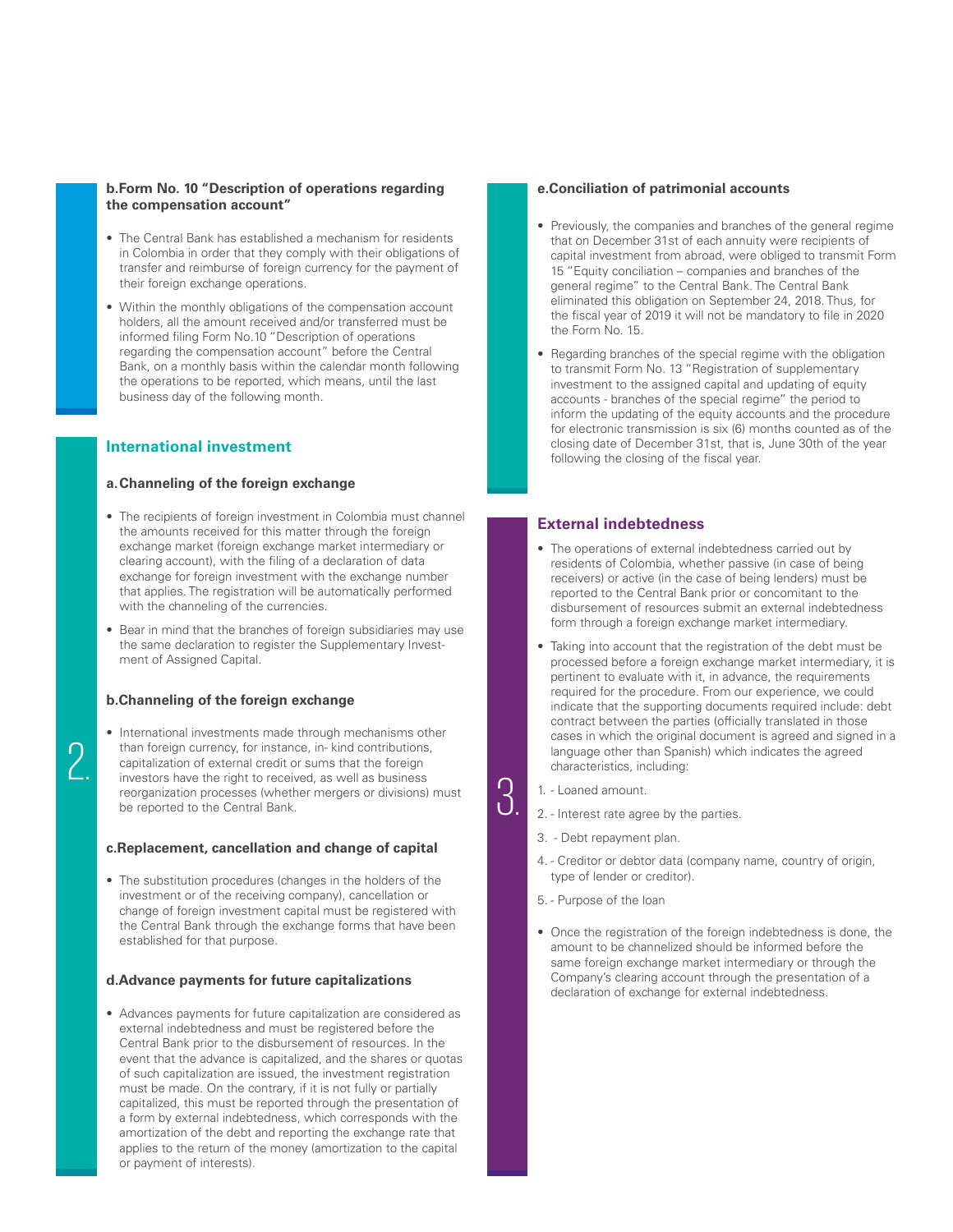# **Liability clause**

This is a guideline document which does not imply (or intends to be) a legal advice. It is the legal entity's sole responsibility to determine the extent of the described obligations and to ensure their compliance. We are relying upon the relevant provision of the Colombian law, the regulations thereunder, and the judicial and administrative interpretations thereof, which are subject to changes or modifications by subsequent legislative, regulatory, administrative, or judicial decisions. Any such changes could also have an effect on the validity of this document and in case of such legislation changes or any of the considered assumptions, a new analysis of the corporate obligations will be needed.